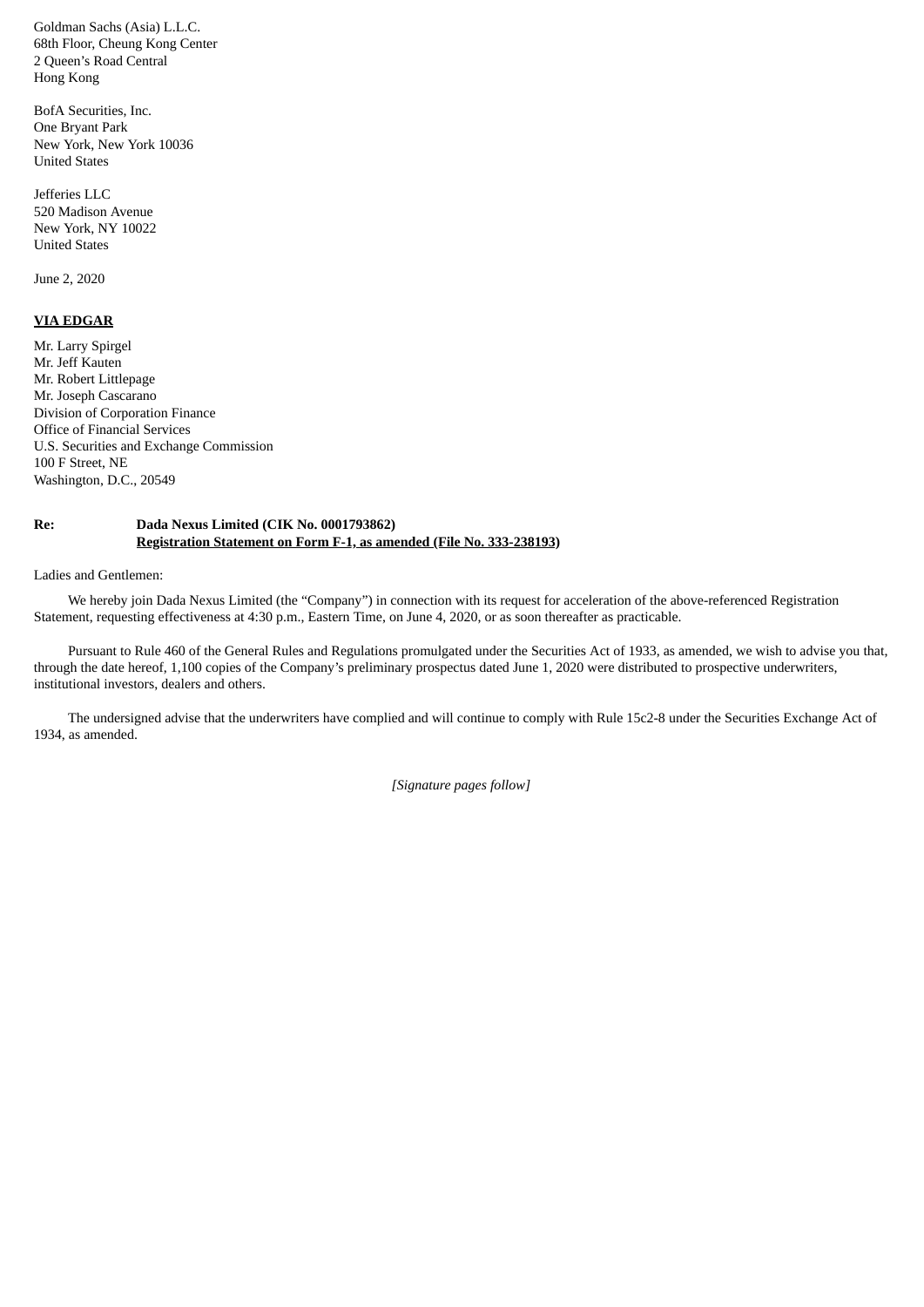Very truly yours,

As a representative of the several underwriters

## **GOLDMAN SACHS (ASIA) L.L.C.**

By: /s/ Wei Cai Name in Print: Wei Cai Title: Managing Director

*[Signature Page to the Acceleration Request]*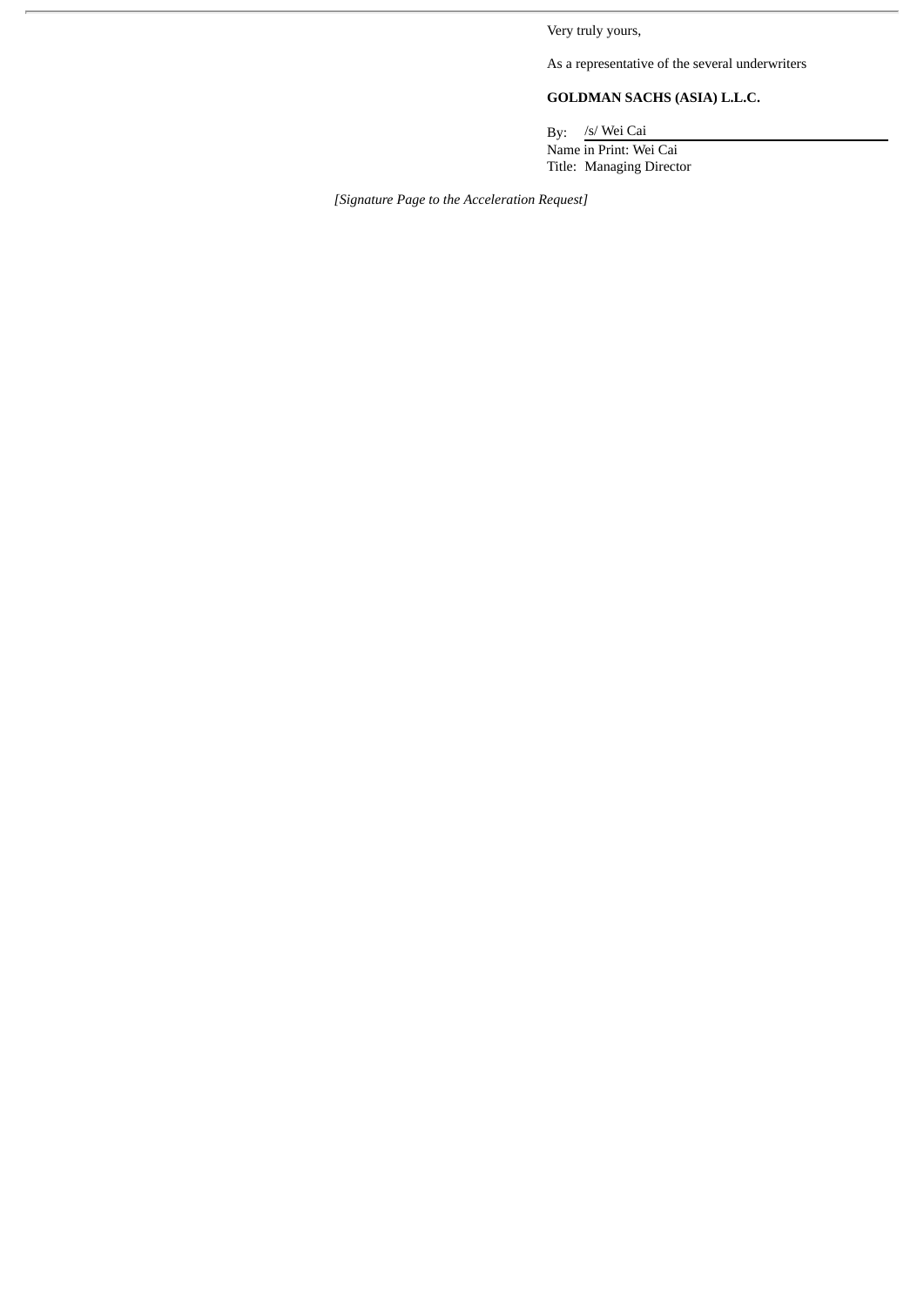Very truly yours,

As a representative of the several underwriters

**BofA Securities, Inc.**

By: /s/ Tucker Highfield Name in Print: Tucker Highfield Title: Managing Director

*[Signature Page to the Acceleration Request]*